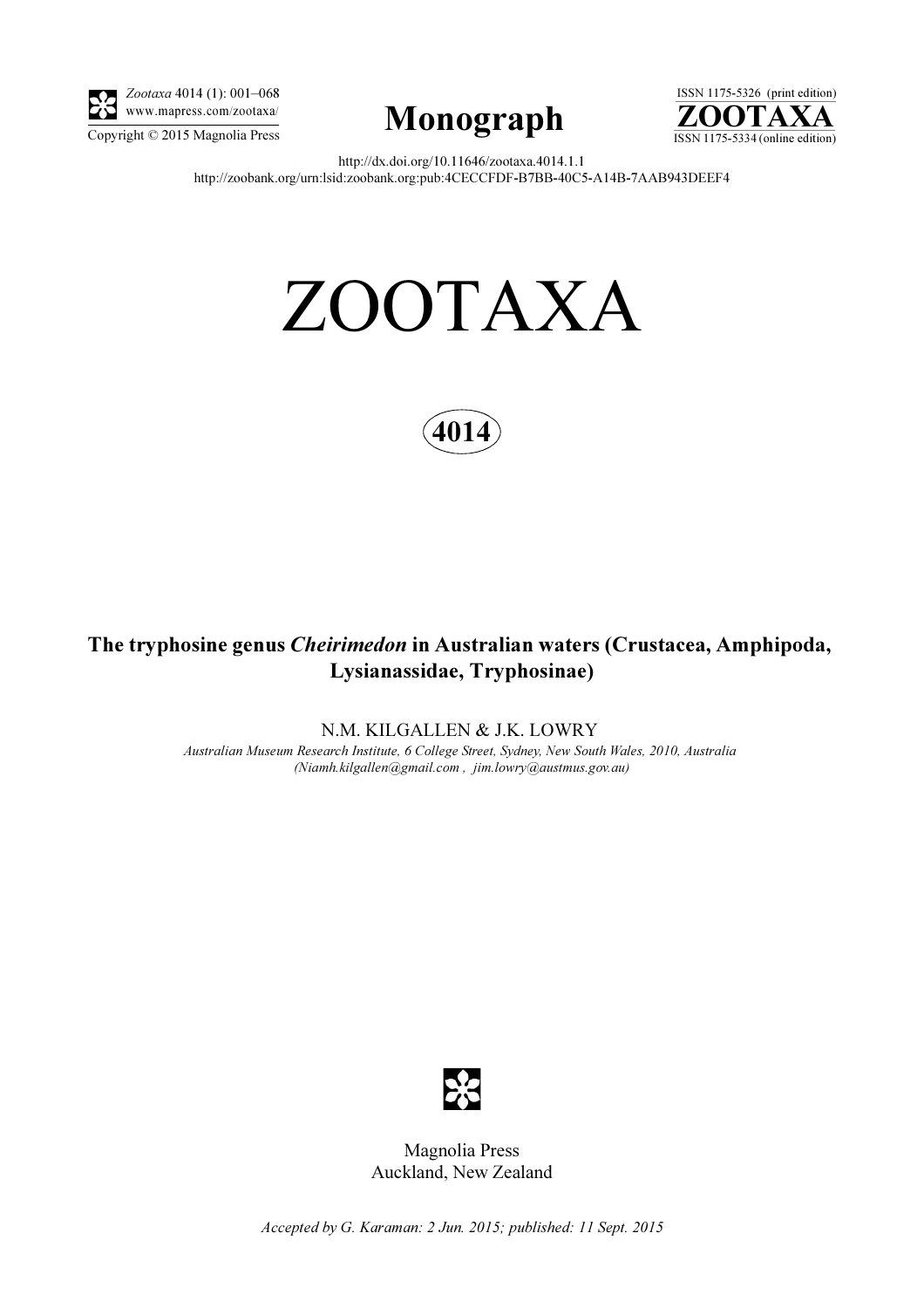## N.M. KILGALLEN & J.K. LOWRY

The tryphosine genus Cheirimedon in Australian waters (Crustacea, Amphipoda, Lysianassidae, Tryphosinae) (Zootaxa 4014)

68 pp.; 30 cm. 11 Sept. 2015 ISBN 978-1-77557-787-4 (paperback) ISBN 978-1-77557-788-1 (Online edition)

FIRST PUBLISHED IN 2015 BY Magnolia Press P.O. Box 41-383 Auckland 1346 New Zealand e-mail: zootaxa@mapress.com http://www.mapress.com/zootaxa/

© 2015 Magnolia Press

All rights reserved.

No part of this publication may be reproduced, stored, transmitted or disseminated, in any form, or by any means, without prior written permission from the publisher, to whom all requests to reproduce copyright material should be directed in writing.

This authorization does not extend to any other kind of copying, by any means, in any form, and for any purpose other than private research use.

ISSN 1175-5326 (Print edition) ISSN 1175-5334 (Online edition)